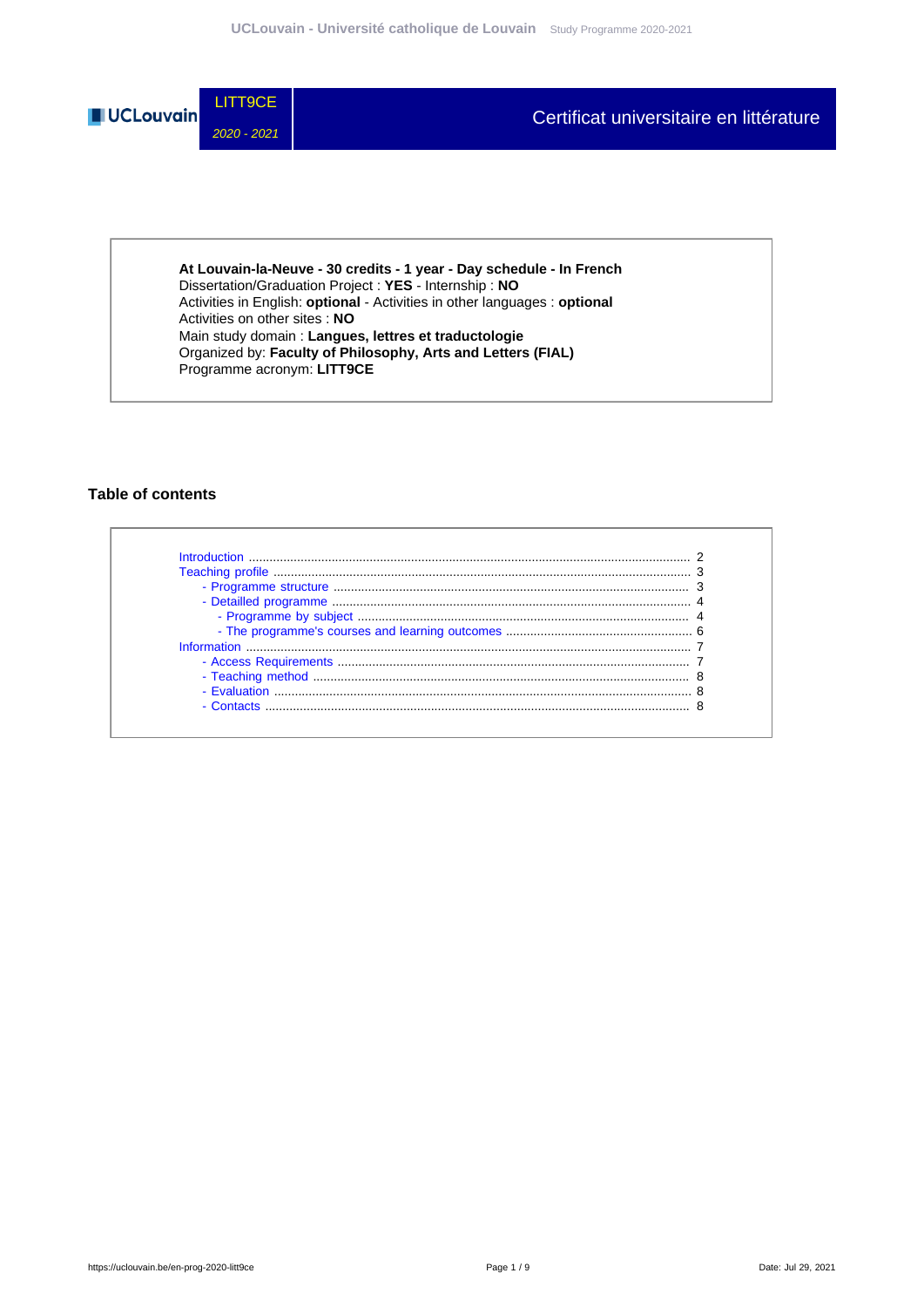# <span id="page-1-0"></span>**LITT9CE - Introduction**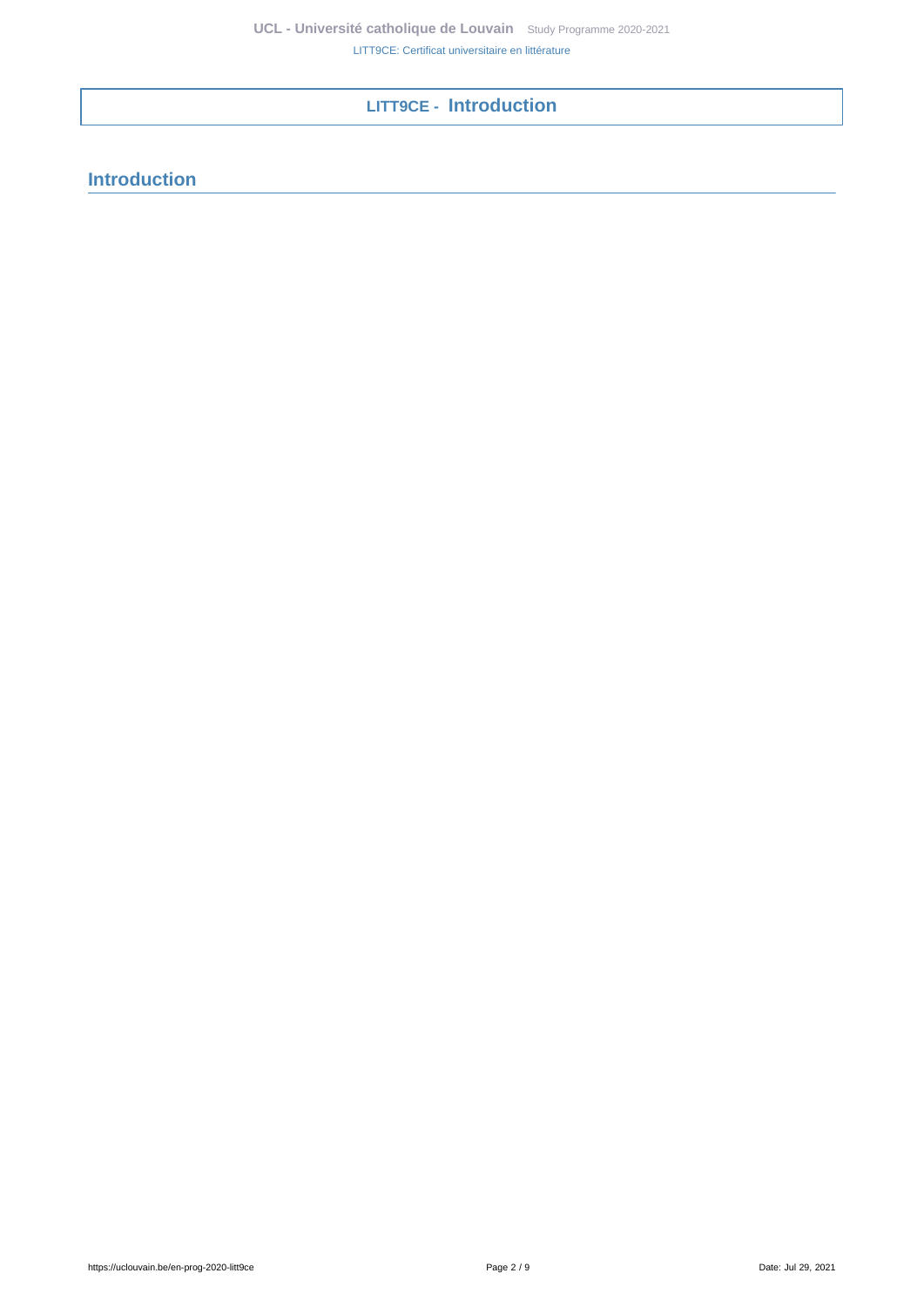# **LITT9CE - Teaching profile**

# <span id="page-2-1"></span><span id="page-2-0"></span>**Programme structure**

- core subjects : **3 to 5 credits**;
- courses in the major language (other than the language(s) taken for the basic diploma) : minimum **15 credits**;
- courses in the minor language : minimum **5 credits**;
- final assignment : **5 credits**.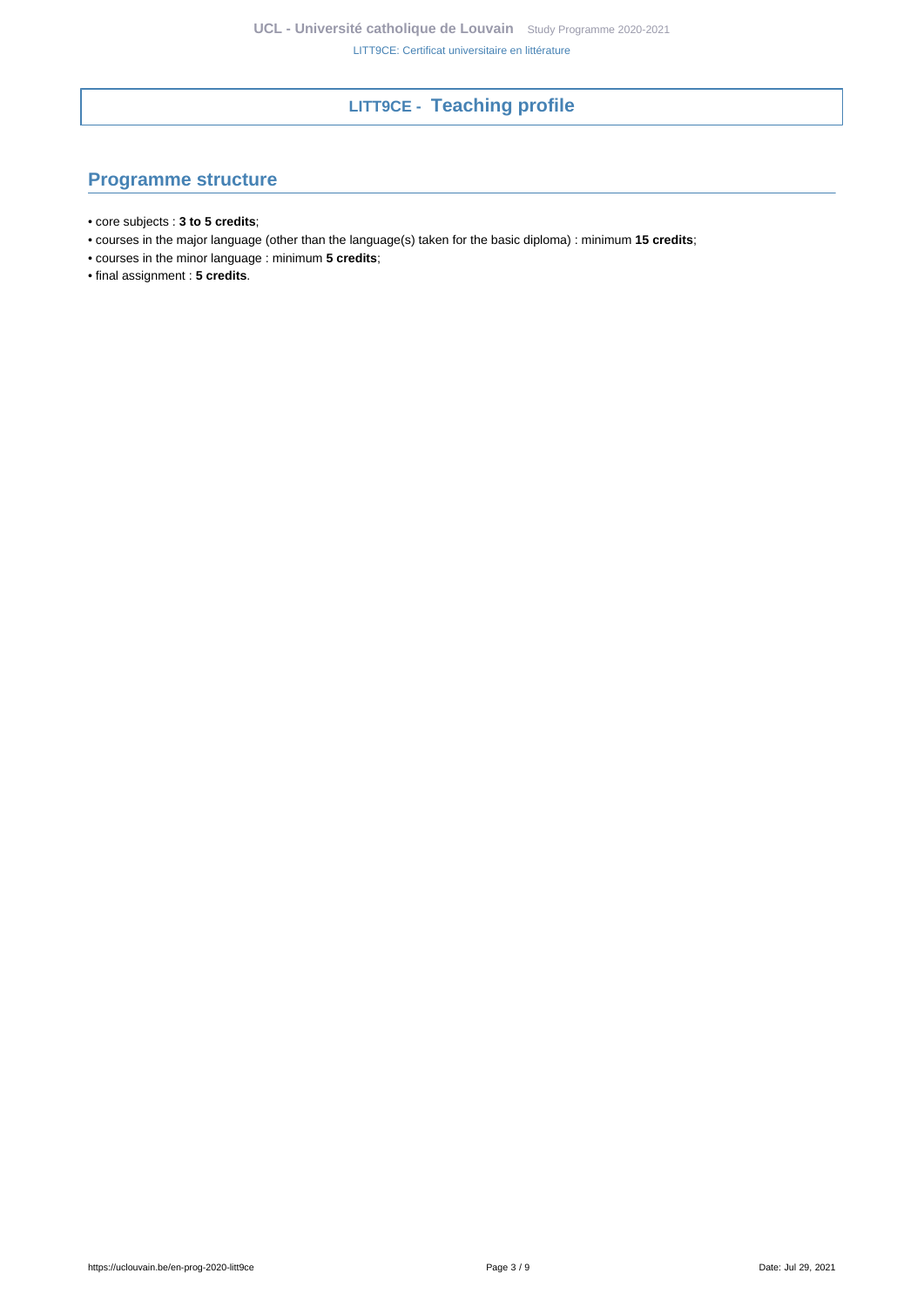# **LITT9CE Detailled programme**

## <span id="page-3-1"></span><span id="page-3-0"></span>**Programme by subject**

Students should choose a major and a minor language, neither of which they have previously studied. The literature courses require in-depth knowledge of the relevant language.

Programme to be spread over one or two years; to be drawn up to take account of the fact that the courses take place every two years The programme selected by each student must be approved by the lecturer in charge of the certificate.

 **Content**

#### **Tronc commun (3 à 5 crédits)**

Un des trois cours suivants :

| <b>&amp; LFIAL1130</b>  | <b>Comparative Approach of European Literatures</b>              | Laurent Béghin<br><b>Paul Deproost</b><br><b>Hubert Roland</b> | 30 <sub>h</sub>   | 3 Credits | -a1        |
|-------------------------|------------------------------------------------------------------|----------------------------------------------------------------|-------------------|-----------|------------|
| <b>&amp; LFIAL1330</b>  | <b>General and Comparative Literature: Methods and Practices</b> | Marta Sábado Novau                                             | 30 <sub>h</sub>   | 5 Credits | $\alpha$   |
| <b>&amp;3 LFIAL2230</b> | Questions of General and Comparative Literature                  | Marta Sábado Novau                                             | 22.5 <sub>h</sub> | 5 Credits | $\alpha$ 1 |

 **Cours dans la langue majeure (autre que la ou les langue(s) suivie(s) dans le cadre du diplôme de base) : minimum 15 crédits** A choisir parmi les cours suivants :

#### **Français**

| <sup>3</sup> LTHEA2241  | French theatre studies (from the Middle Ages to the Revolution)               | <b>Pierre Piret</b>                                                 | 30 <sub>h</sub>   | 5 Credits | q1 $\oplus$ |
|-------------------------|-------------------------------------------------------------------------------|---------------------------------------------------------------------|-------------------|-----------|-------------|
| <b>83 LTHEA2242</b>     | French theatre studies (from the Revolution to the present day)               | <b>Pierre Piret</b>                                                 | 30h               | 5 Credits | q1 Ø        |
| <b>&amp;3 LROM1323</b>  | <b>Belgian Francophone Literature</b>                                         | <b>Alice Richir</b><br><i>(compensates)</i><br><b>Pierre Piret)</b> | 30h               | 5 Credits | q2          |
| <b>&amp;3 LROM2221</b>  | <b>Issues in medieval literary history</b>                                    | <b>Mattia Cavagna</b>                                               | 22.5h             | 5 Credits | q1          |
| <b>&amp;3 LROM2222</b>  | Review and analysis of Medieval texts (C12 - C15)                             | <b>Olivier Delsaux</b><br>(compensates Tania<br>Van Hemelryck)      | 22.5h             | 5 Credits | q2 $\oplus$ |
| <b>&amp; LROM2223</b>   | In-depth analysis of French texts from the Middle Ages and the<br>Renaissance | <b>Mattia Cavagna</b><br>Agnès Guiderdoni                           | 22.5h             | 5 Credits | q2          |
| <b>&amp; LROM2227</b>   | Texts, manuscripts and printing: a critical and literary approach             | <b>Tania Van Hemelryck</b>                                          | 15h               | 5 Credits | q2 Ø        |
| <b>&amp; LROM2710</b>   | <b>Questions of Literary aesthetics</b>                                       | <b>Pierre Piret</b>                                                 | 22.5h             | 5 Credits | q1          |
| <b>&amp;3 LROM2720</b>  | <b>Questions of Literary History</b>                                          | <b>Damien Zanone</b>                                                | 22.5h             | 5 Credits | q1          |
| <sup>33</sup> LROM2730  | <b>Analysis of literary Representation</b>                                    |                                                                     | 22.5h             | 5 Credits | q2 Ø        |
| <b>&amp; LROM2740</b>   | <b>Sociology of Literature</b>                                                | <b>Jean-Louis Tilleuil</b>                                          | 22.5h             | 5 Credits | q2          |
| <b>&amp;3 LROM2760</b>  | <b>Principles and Foundations of Fiction</b>                                  | <b>Vincent Engel</b>                                                | 22.5h             | 5 Credits | q2          |
| 惢 Allemand              |                                                                               |                                                                     |                   |           |             |
| <sup>33</sup> LGERM2712 | German literature: modern literature. Concepts and texts                      | Antie Büssgen                                                       | 22.5 <sub>h</sub> | 5 Credits | q2          |
| <b>&amp; LGERM2714</b>  | German literature: historiography of german literature (seminar)              | <b>Hubert Roland</b>                                                | 30 <sub>h</sub>   | 5 Credits | q2          |

# <sup>23</sup> LGERM2814 [German literature. Intermediality: text and image](https://uclouvain.be/cours-2020-LGERM2814) [Antje Büssgen](https://uclouvain.be/repertoires/antje.buessgen) 30h 5 Credits q2 ⊕  **Anglais**

| <b>&amp; LGERM2722</b> | In-depth study of a period in English literature | <b>Guido Latre</b> | 22.5 <sub>h</sub> | 5 Credits a1 |  |
|------------------------|--------------------------------------------------|--------------------|-------------------|--------------|--|
|------------------------|--------------------------------------------------|--------------------|-------------------|--------------|--|

**23 LGERM2716** [Literature in the Age of Globalization and Interculturalism.](https://uclouvain.be/cours-2020-LGERM2716) Antie Büssgen 15h 5 Credits q1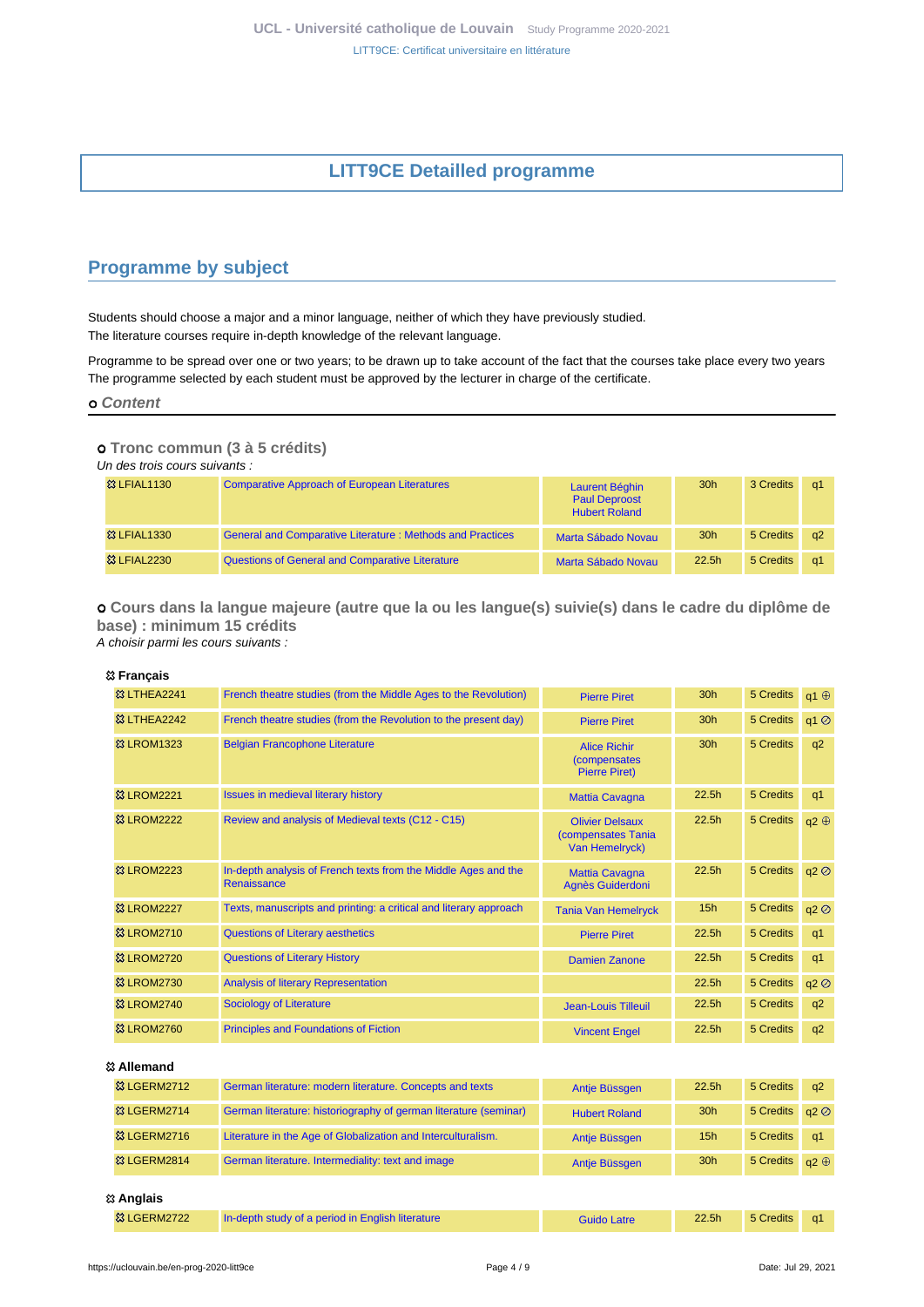### **UCL - Université catholique de Louvain** [Study Programme 2020-2021](https://uclouvain.be/en/study-programme) [LITT9CE: Certificat universitaire en littérature](https://uclouvain.be/en-prog-2020-litt9ce.html)

| <sup>33</sup> LGERM2724 | <b>English literature: Reading Roads in American Literary Texts</b>      | Véronique Bragard   | 30 <sub>h</sub> | 5 Credits $q2@$        |          |
|-------------------------|--------------------------------------------------------------------------|---------------------|-----------------|------------------------|----------|
| <sup>33</sup> LGERM2726 | Gender and Sustainability in Utopian/Dystopian Literatures in<br>English | Véronique Bragard   | 15 <sub>h</sub> | 5 Credits              | $\alpha$ |
| <b>83 LGERM2824</b>     | In-depth study of a genre in English literature                          | <b>Ben De Bruyn</b> | 30 <sub>h</sub> | 5 Credits $q_1 \oplus$ |          |

#### **Néerlandais**

| w www.com               |                                                                                              |                                               |                   |                          |          |
|-------------------------|----------------------------------------------------------------------------------------------|-----------------------------------------------|-------------------|--------------------------|----------|
| <b>&amp; LGERM2732</b>  | Dutch literature: Contemporary Dutch literature                                              | Stéphanie Vanasten                            | 22.5 <sub>h</sub> | 5 Credits a1             |          |
| 83 LGERM2736            | Intercultural perspectives on Dutch Literature: Translation and<br><b>Cultural Transfers</b> | <b>Matthieu Sergier</b><br>Stéphanie Vanasten | 22.5 <sub>h</sub> | 5 Credits                | $\alpha$ |
| <sup>33</sup> LGERM2739 | <b>Decolonization: Literatures and Textual Arts</b>                                          | Stéphanie Vanasten                            | 22.5 <sub>h</sub> | 5 Credits $a2 \triangle$ |          |

#### **Grec et latin**

Les cours de ce groupe ne requièrent pas la connaissance des langues concernées, à l'exception des cours LGLOR 2431, 2432, 2441, 2442 et 2501 pour lesquels la connaissance approfondie du grec et du latin est demandée.

| <b>&amp; LGLOR2390</b>               | Typology and permanence of mythical imagineries     | <b>Paul Deproost</b><br><b>Charles Doyen</b><br><b>Brigitte Van Wymeersch</b> | 30 <sub>h</sub> | 5 Credits      | $q1$ <sup><math>\odot</math></sup> |
|--------------------------------------|-----------------------------------------------------|-------------------------------------------------------------------------------|-----------------|----------------|------------------------------------|
| <b>&amp;3 LGLOR2431</b>              | Latin Authors: Late Antiquity                       | <b>Paul Deproost</b>                                                          | 45h             | 5 Credits q2 2 |                                    |
| <b>&amp;3 LGLOR2432</b>              | <b>Thorough Study of Latin authors</b>              | <b>Paul Deproost</b>                                                          | 45h             | 5 Credits      | $a1 \oplus$                        |
| 83 LGLOR2441                         | <b>Thorough Study of Greek Authors</b>              |                                                                               | 45h             | 5 Credits      | q2                                 |
| <sup>3</sup> & LGLOR <sub>2442</sub> | <b>Greek Authors: Hellenistic and Roman Periods</b> | <b>Anne-Marie Doyen</b>                                                       | 45h             | 5 Credits      | $a1 \oplus$                        |
| <b>&amp;3 LGLOR2501</b>              | Latin Authors: Middle Age and Renaissance           | <b>Paul Deproost</b>                                                          | 30 <sub>h</sub> | 5 Credits      | a2                                 |
| <b>83 LGLOR2502</b>                  | <b>History of Medieval Latin literature</b>         | <b>Paul Deproost</b>                                                          | 30 <sub>h</sub> | 5 Credits      | $a2 \oplus$                        |
| <b>&amp; LGLOR2532</b>               | <b>Seminar of Latine Literature</b>                 | <b>Aline Smeesters</b>                                                        | 30 <sub>h</sub> | 5 Credits      | $q2 \oplus$                        |
| <b>&amp;3 LGLOR2541</b>              | <b>Seminar of Greek Literature</b>                  | <b>Charles Doyen</b>                                                          | 30 <sub>h</sub> | 5 Credits      | $q1$ <sup><math>\odot</math></sup> |

#### **Espagnol**

| <b>&amp; LROM2840</b>  | <b>Text analysis in Spanish</b>                        | <b>Geneviève Fabry</b> | 22.5 <sub>h</sub> | 5 Credits $q_1 \oplus$   |  |
|------------------------|--------------------------------------------------------|------------------------|-------------------|--------------------------|--|
| <b>&amp; LROM2842</b>  | <b>Issues in Spanish Literary History</b>              | <b>Geneviève Fabry</b> | 30 <sub>h</sub>   | 5 Credits $q2$ $\oslash$ |  |
| <b>&amp;3 LROM2844</b> | Theory and analysis of Spanish-American literary texts | <b>Geneviève Fabry</b> | 30 <sub>h</sub>   | 5 Credits $q1$ $\oslash$ |  |

#### **Italien**

| <b>&amp;3 LROM2851</b> | Italian Literature within Narrative, Poetry and the Stage                                  | <b>Costantino Maeder</b>                                                   | 15 <sub>h</sub> | 5 Credits              | $\alpha$    |
|------------------------|--------------------------------------------------------------------------------------------|----------------------------------------------------------------------------|-----------------|------------------------|-------------|
| <b>&amp; LROM2852</b>  | Poetry within Destruction and Re-creation: from Saba, Montale,<br>Ungaretti to the Present | <b>Mattia Cavagna</b><br><i>(compensates)</i><br><b>Costantino Maeder)</b> | 15 <sub>h</sub> | 5 Credits $q_1 \oplus$ |             |
| <b>&amp;3 LROM2854</b> | Italy within the world: literary and cultural comparative paths                            | Silvia Mostaccio                                                           | 15 <sub>h</sub> | 5 Credits              | $a2 \oplus$ |

 **Cours dans la langue mineure : minimum 5 crédits** A choisir dans la liste des cours repris ci-dessus.

### **Travail de fin d'études : 5 crédits**

Le travail de fin d'études doit être réalisé dans une des deux disciplines : linguistique ou littérature. En début d'année, les étudiants doivent choisir un promoteur pour encadrer leur travail.

| 5 Credits q1+q2<br>O LFIAL2994<br>Travail de fin d'études |
|-----------------------------------------------------------|
|-----------------------------------------------------------|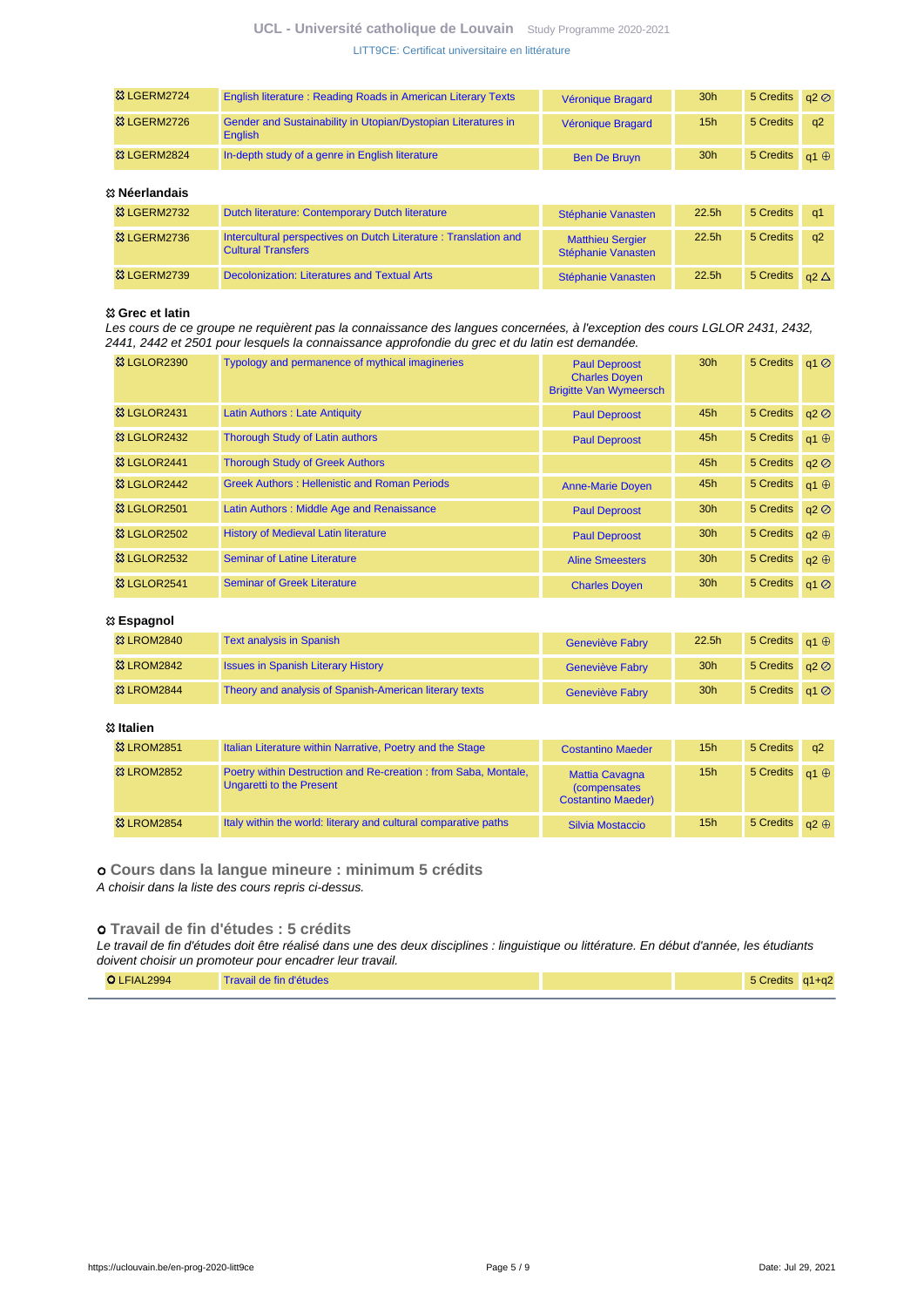### <span id="page-5-0"></span>**The programme's courses and learning outcomes**

For each UCLouvain training programme, a [reference framework of learning outcomes](https://uclouvain.be/en-prog-2020-litt9ce-competences_et_acquis.html) specifies the competences expected of every graduate on completion of the programme. You can see the contribution of each teaching unit to the programme's reference framework of learning outcomes in the document "In which teaching units are the competences and learning outcomes in the programme's reference framework developed and mastered by the student?"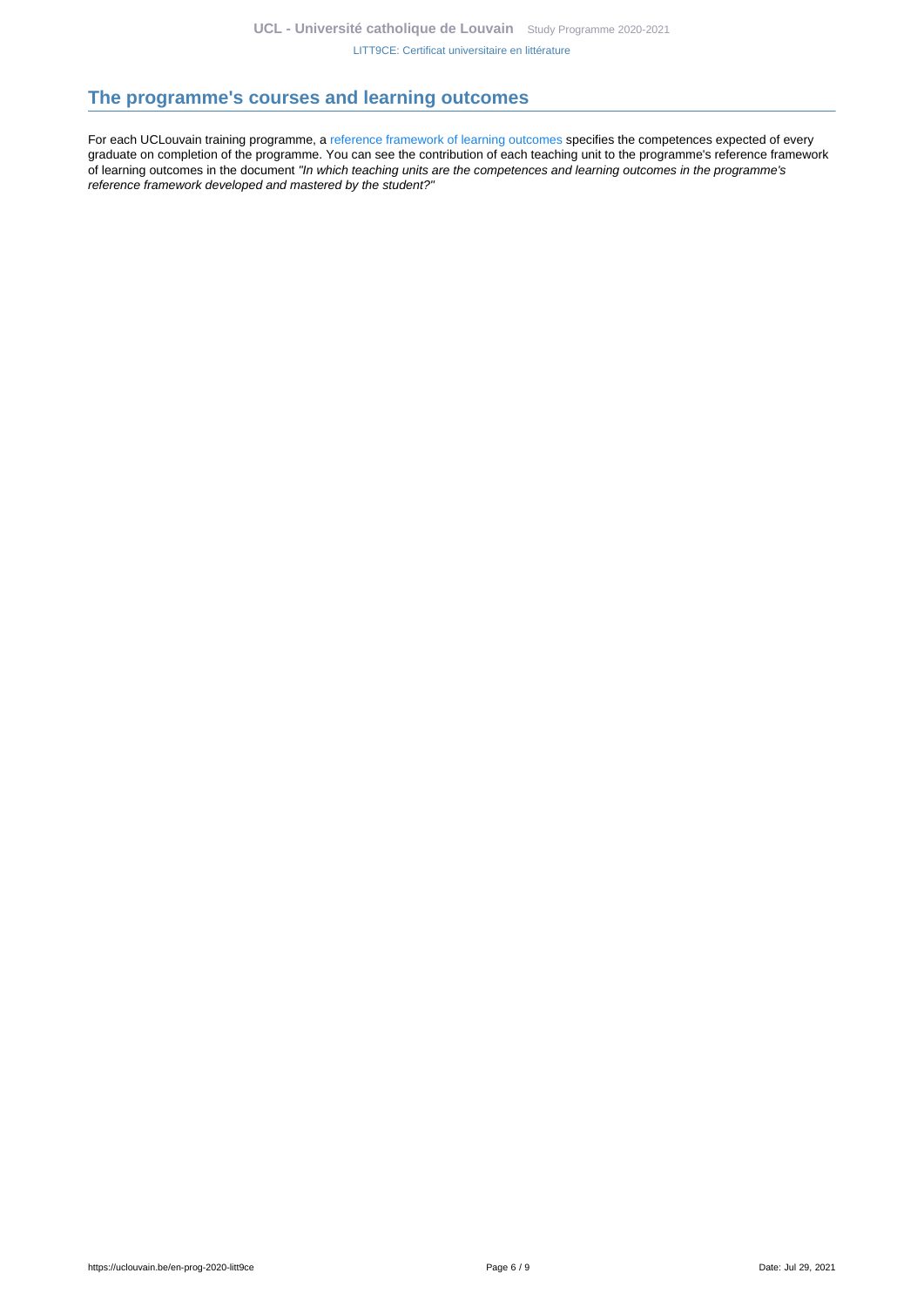# **LITT9CE - Information**

# <span id="page-6-1"></span><span id="page-6-0"></span>**Access Requirements**